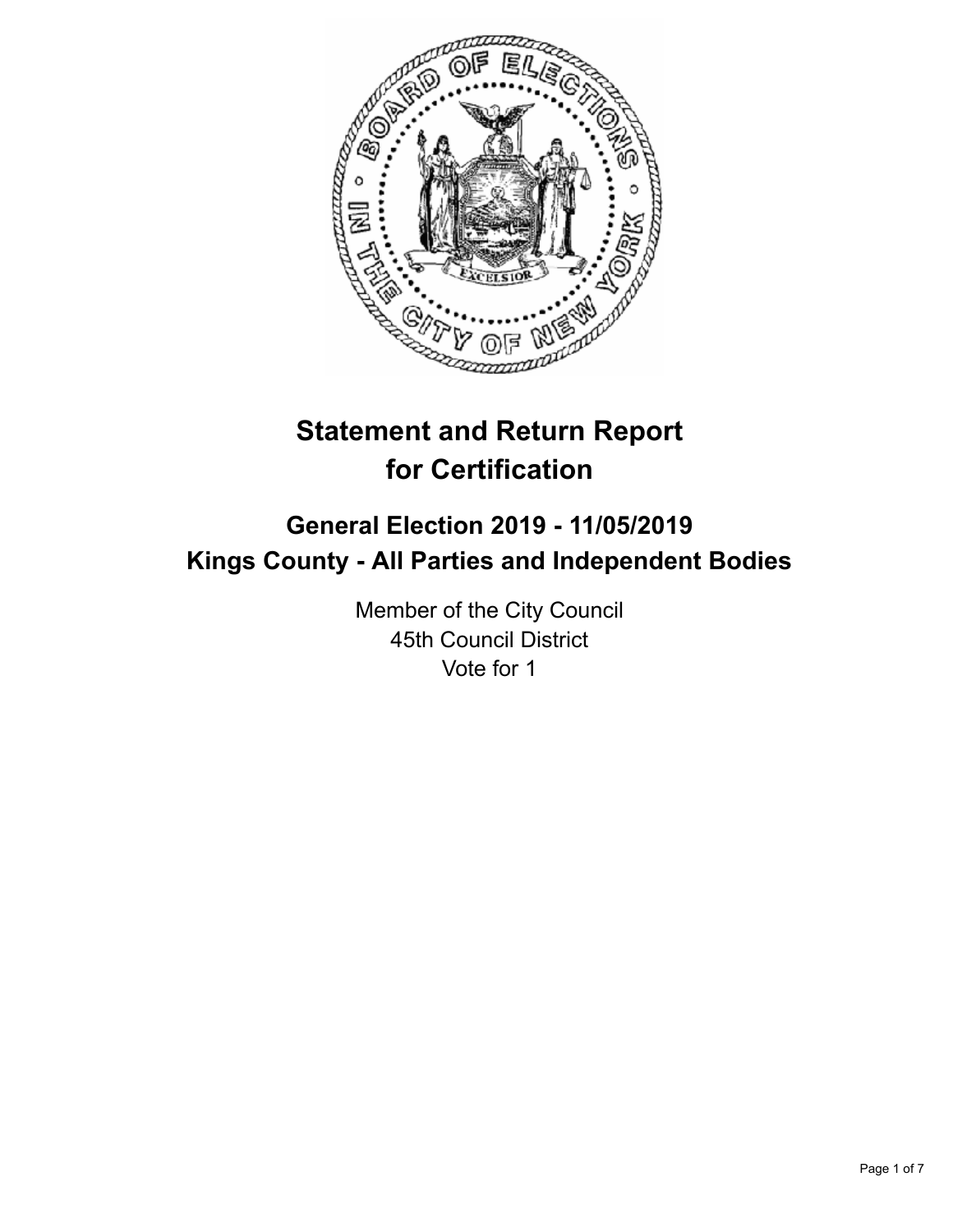

| <b>PUBLIC COUNTER</b>                                    | 3,851          |
|----------------------------------------------------------|----------------|
| <b>MANUALLY COUNTED EMERGENCY</b>                        | 0              |
| <b>ABSENTEE / MILITARY</b>                               | 86             |
| <b>AFFIDAVIT</b>                                         | 18             |
| <b>Total Ballots</b>                                     | 3,955          |
| Less - Inapplicable Federal/Special Presidential Ballots | 0              |
| <b>Total Applicable Ballots</b>                          | 3,955          |
| FARAH N. LOUIS (DEMOCRATIC)                              | 3,375          |
| DAVID FITE (LIBERTARIAN)                                 | 102            |
| ANTHONY BECKFORD (LIBERAL)                               | 151            |
| <b>BRIAN FESINSTINE (WRITE-IN)</b>                       | 1              |
| CAROL DACHS (WRITE-IN)                                   | 1              |
| DEBORAH SHAMEL (WRITE-IN)                                | $\overline{2}$ |
| DONALD J. TRUMP (WRITE-IN)                               | 3              |
| HUGH ALWELL (WRITE-IN)                                   | 1              |
| JOE LAZAR (WRITE-IN)                                     | 1              |
| JOSEPH C. BORELLI (WRITE-IN)                             | 3              |
| MAYER MAYERFELD (WRITE-IN)                               | 1              |
| MONIQUE CHANDLER WATERMAN (WRITE-IN)                     | 1              |
| SHIMON GIFTER (WRITE-IN)                                 | 1              |
| UNATTRIBUTABLE WRITE-IN (WRITE-IN)                       | 2              |
| <b>Total Votes</b>                                       | 3,645          |
| Unrecorded                                               | 310            |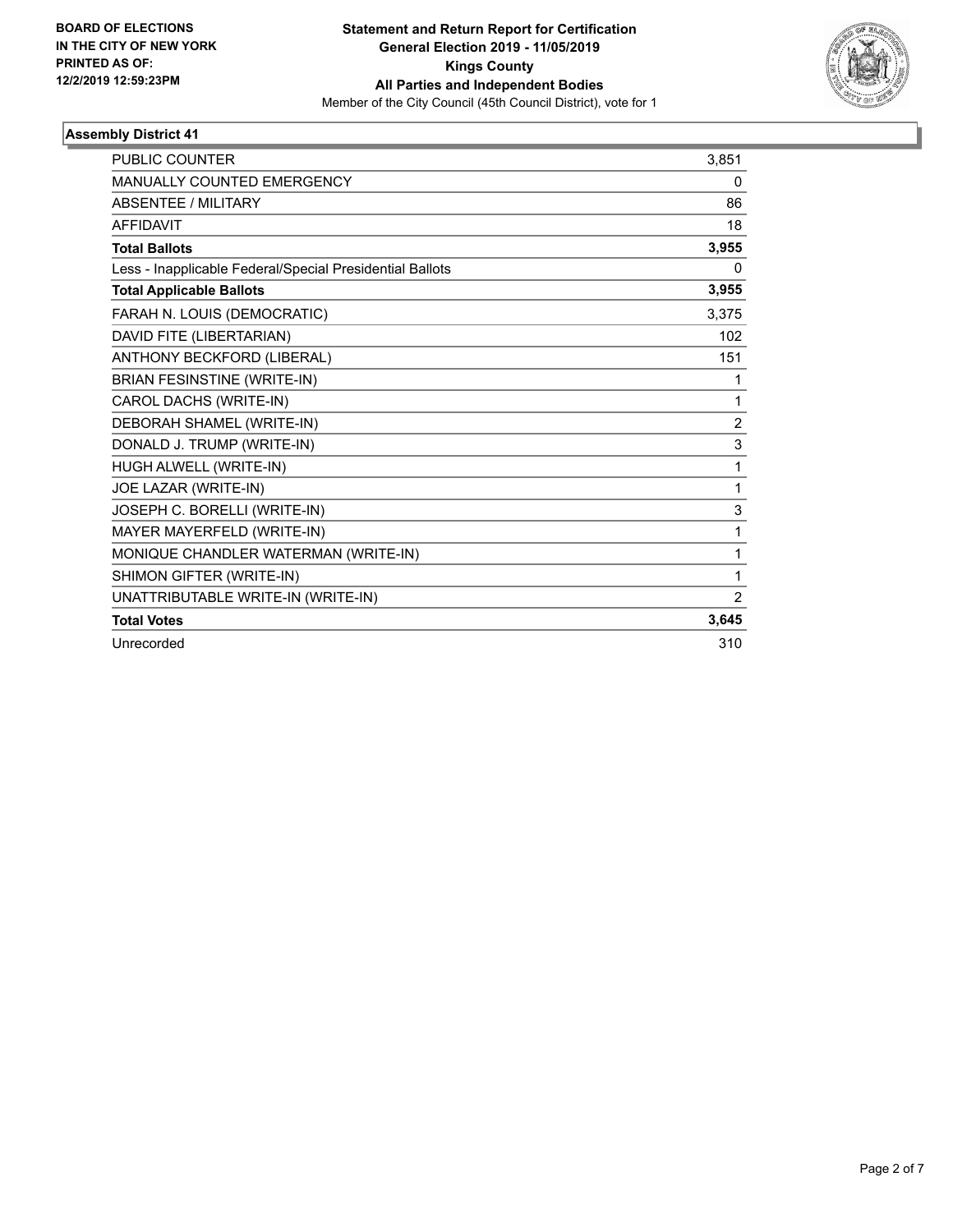

| <b>PUBLIC COUNTER</b>                                    | 5,650          |
|----------------------------------------------------------|----------------|
| MANUALLY COUNTED EMERGENCY                               | $\mathbf{0}$   |
| <b>ABSENTEE / MILITARY</b>                               | 90             |
| <b>AFFIDAVIT</b>                                         | 45             |
| <b>Total Ballots</b>                                     | 5,785          |
| Less - Inapplicable Federal/Special Presidential Ballots | $\Omega$       |
| <b>Total Applicable Ballots</b>                          | 5,785          |
| FARAH N. LOUIS (DEMOCRATIC)                              | 5.009          |
| DAVID FITE (LIBERTARIAN)                                 | 109            |
| ANTHONY BECKFORD (LIBERAL)                               | 319            |
| ARYEH AMOR (WRITE-IN)                                    | 1              |
| CHAELES LALTER (WRITE-IN)                                | 1              |
| ERNEST SKINNES (WRITE-IN)                                | 1              |
| GILAD SAFANOV (WRITE-IN)                                 | $\overline{c}$ |
| JAVIER R SEYMORE (WRITE-IN)                              | 1              |
| MICHAEL R PASTERNACK (WRITE-IN)                          | 1              |
| MONIQUE CHANDLER WATERMAN (WRITE-IN)                     | 4              |
| MOSHE GRUNFELD (WRITE-IN)                                | 1              |
| OOV HIKIND (WRITE-IN)                                    | 1              |
| UNATTRIBUTABLE WRITE-IN (WRITE-IN)                       | 4              |
| UNCOUNTED WRITE-IN PER STATUTE (WRITE-IN)                | 1              |
| YAAKOV YOSEF HARTMAN (WRITE-IN)                          | 1              |
| <b>Total Votes</b>                                       | 5,456          |
| Unrecorded                                               | 329            |

| PUBLIC COUNTER                                           | 638 |
|----------------------------------------------------------|-----|
| MANUALLY COUNTED EMERGENCY                               | 0   |
| ABSENTEE / MILITARY                                      | 9   |
| AFFIDAVIT                                                | 5   |
| <b>Total Ballots</b>                                     | 652 |
| Less - Inapplicable Federal/Special Presidential Ballots | 0   |
| <b>Total Applicable Ballots</b>                          | 652 |
| FARAH N. LOUIS (DEMOCRATIC)                              | 469 |
| DAVID FITE (LIBERTARIAN)                                 | 45  |
| ANTHONY BECKFORD (LIBERAL)                               | 52  |
| ADINA SASH (WRITE-IN)                                    |     |
| DAVID BADALOU (WRITE-IN)                                 |     |
| JOSEPH WEIS (WRITE-IN)                                   | 1   |
| UNATTRIBUTABLE WRITE-IN (WRITE-IN)                       |     |
| <b>Total Votes</b>                                       | 570 |
| Unrecorded                                               | 82  |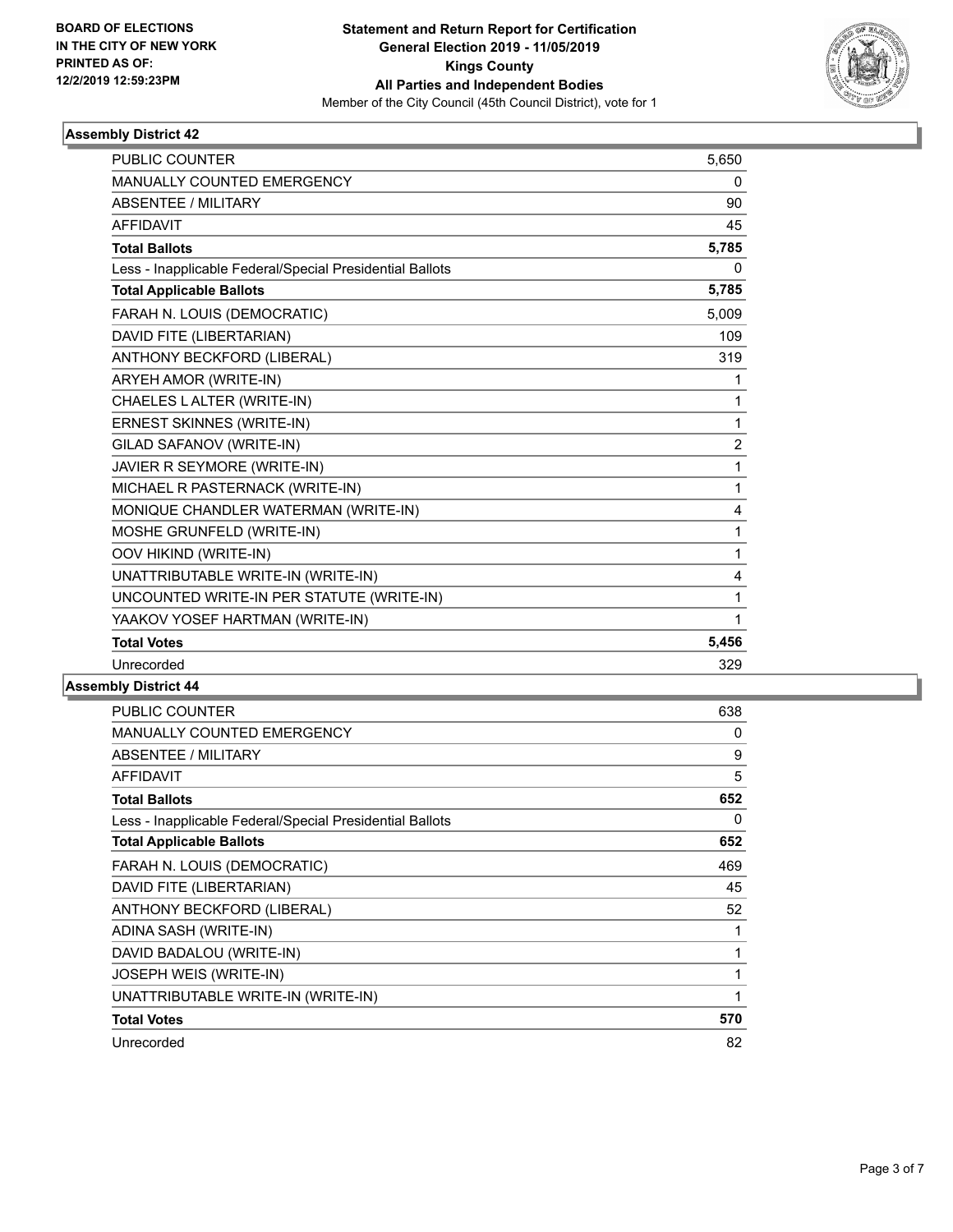

| <b>PUBLIC COUNTER</b>                                    | 337            |
|----------------------------------------------------------|----------------|
| <b>MANUALLY COUNTED EMERGENCY</b>                        | 0              |
| ABSENTEE / MILITARY                                      | $\overline{7}$ |
| <b>AFFIDAVIT</b>                                         |                |
| <b>Total Ballots</b>                                     | 345            |
| Less - Inapplicable Federal/Special Presidential Ballots | 0              |
| <b>Total Applicable Ballots</b>                          | 345            |
| FARAH N. LOUIS (DEMOCRATIC)                              | 276            |
| DAVID FITE (LIBERTARIAN)                                 | 14             |
| ANTHONY BECKFORD (LIBERAL)                               | 12             |
| ARTHUR KATZ (WRITE-IN)                                   | 1              |
| TARDIS JOHNSON (WRITE-IN)                                |                |
| <b>Total Votes</b>                                       | 304            |
| Unrecorded                                               | 41             |

| <b>PUBLIC COUNTER</b>                                    | 4,874    |
|----------------------------------------------------------|----------|
| <b>MANUALLY COUNTED EMERGENCY</b>                        | $\Omega$ |
| <b>ABSENTEE / MILITARY</b>                               | 72       |
| <b>AFFIDAVIT</b>                                         | 21       |
| <b>Total Ballots</b>                                     | 4,967    |
| Less - Inapplicable Federal/Special Presidential Ballots | 0        |
| <b>Total Applicable Ballots</b>                          | 4,967    |
| FARAH N. LOUIS (DEMOCRATIC)                              | 4,456    |
| DAVID FITE (LIBERTARIAN)                                 | 48       |
| ANTHONY BECKFORD (LIBERAL)                               | 169      |
| CHRISTOPHER VALIS (WRITE-IN)                             | 1        |
| MONIQUE CHANDLER WATERMAN (WRITE-IN)                     | 4        |
| RONNETTE COX (WRITE-IN)                                  | 1        |
| SHARON RODRIGUES (WRITE-IN)                              | 1        |
| SHERLAND DANIELS (WRITE-IN)                              | 1        |
| UNATTRIBUTABLE WRITE-IN (WRITE-IN)                       | 4        |
| UNCOUNTED WRITE-IN PER STATUTE (WRITE-IN)                | 1        |
| XAMAYLA ROSE (WRITE-IN)                                  | 1        |
| <b>Total Votes</b>                                       | 4,687    |
| Unrecorded                                               | 280      |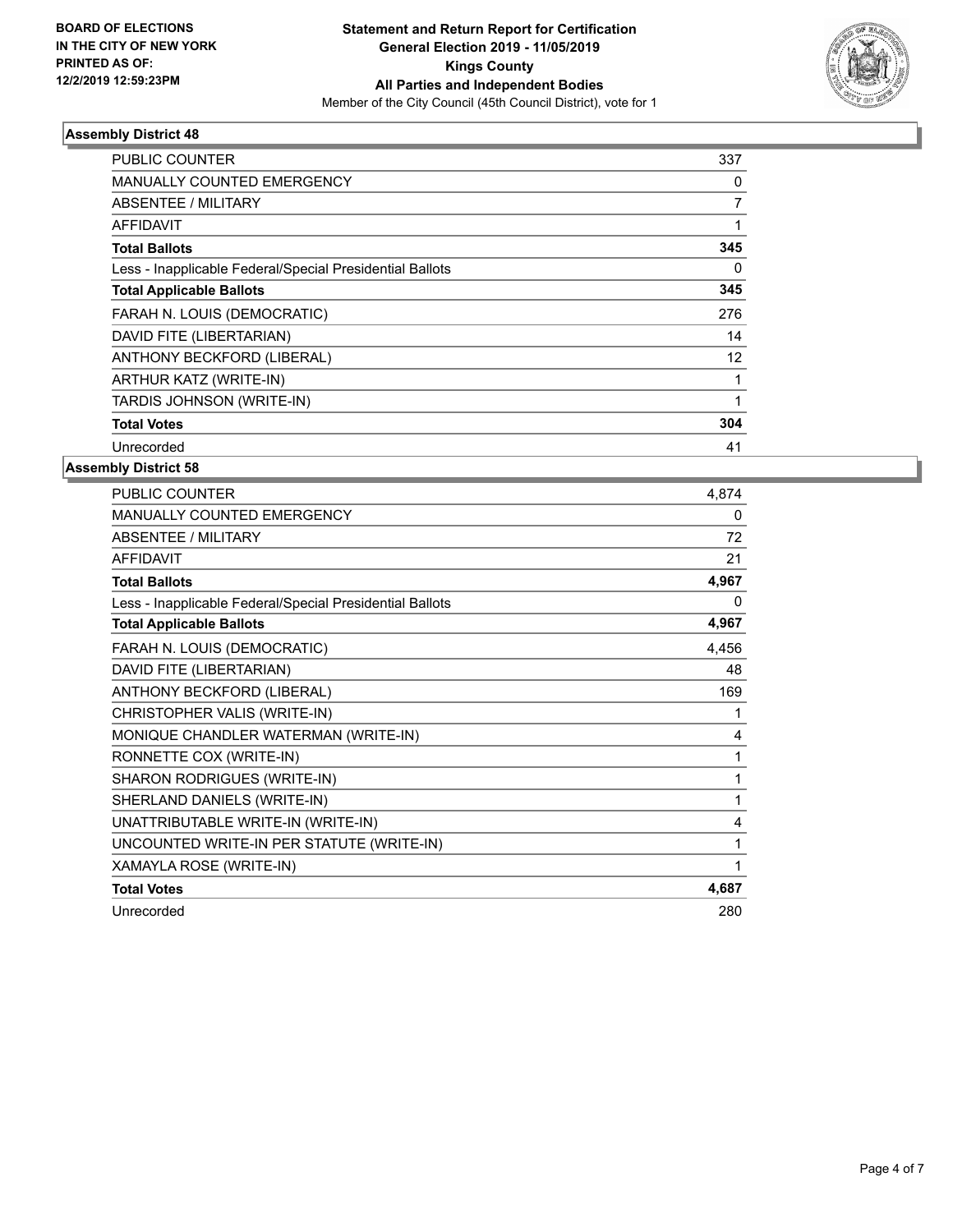

| PUBLIC COUNTER                                           | 543            |
|----------------------------------------------------------|----------------|
| <b>MANUALLY COUNTED EMERGENCY</b>                        | 0              |
| ABSENTEE / MILITARY                                      | $\overline{7}$ |
| <b>AFFIDAVIT</b>                                         | 3              |
| <b>Total Ballots</b>                                     | 553            |
| Less - Inapplicable Federal/Special Presidential Ballots | 0              |
| <b>Total Applicable Ballots</b>                          | 553            |
| FARAH N. LOUIS (DEMOCRATIC)                              | 483            |
| DAVID FITE (LIBERTARIAN)                                 | 12             |
| ANTHONY BECKFORD (LIBERAL)                               | 17             |
| UNATTRIBUTABLE WRITE-IN (WRITE-IN)                       |                |
| <b>Total Votes</b>                                       | 513            |
| Unrecorded                                               | 40             |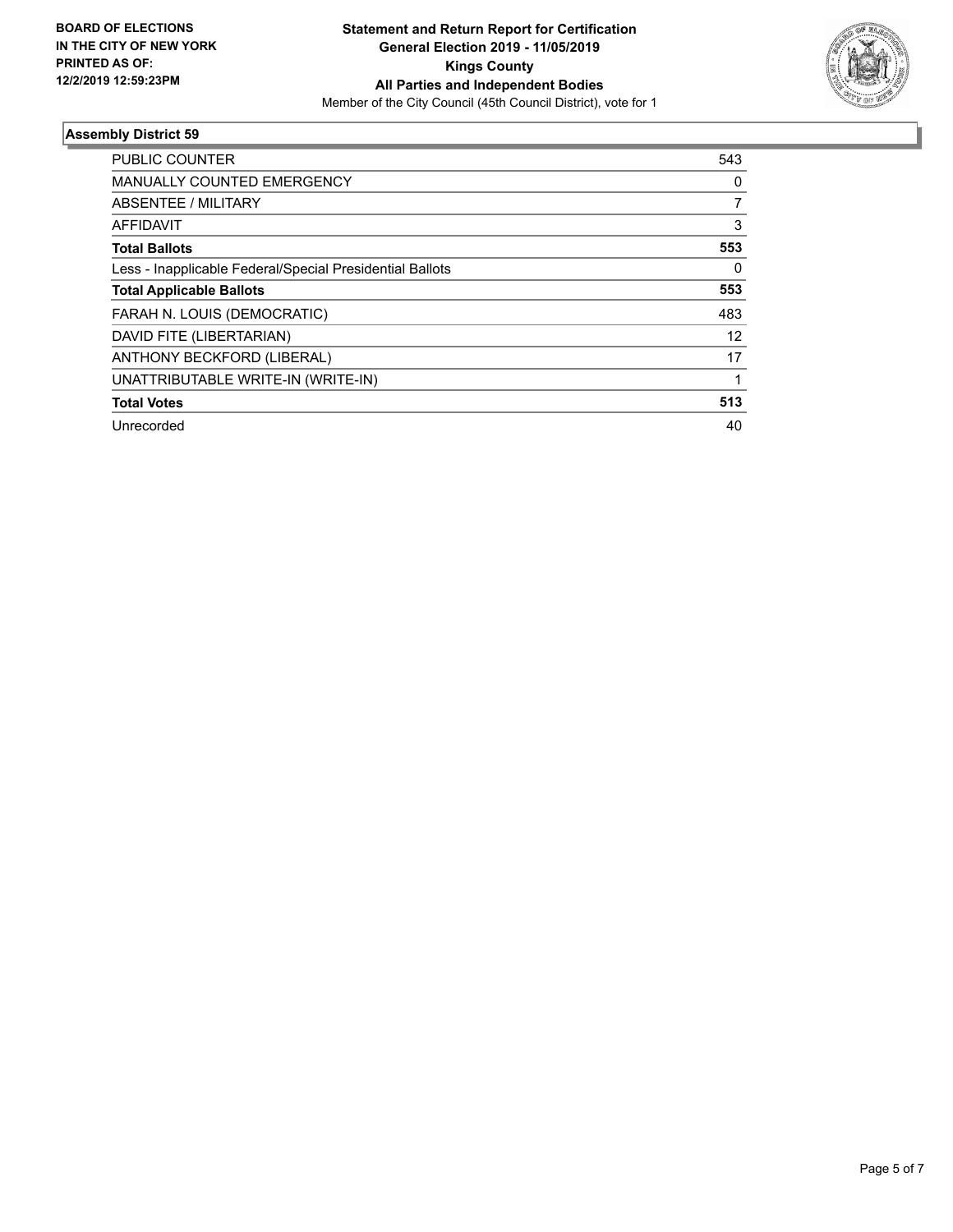

## **Total for Member of the City Council (45th Council District) - Kings County**

| <b>PUBLIC COUNTER</b>                                    | 15,893       |
|----------------------------------------------------------|--------------|
| MANUALLY COUNTED EMERGENCY                               | 0            |
| <b>ABSENTEE / MILITARY</b>                               | 271          |
| AFFIDAVIT                                                | 93           |
| <b>Total Ballots</b>                                     | 16,257       |
| Less - Inapplicable Federal/Special Presidential Ballots | 0            |
| <b>Total Applicable Ballots</b>                          | 16,257       |
| FARAH N. LOUIS (DEMOCRATIC)                              | 14,068       |
| DAVID FITE (LIBERTARIAN)                                 | 330          |
| ANTHONY BECKFORD (LIBERAL)                               | 720          |
| ADINA SASH (WRITE-IN)                                    | 1            |
| ARTHUR KATZ (WRITE-IN)                                   | 1            |
| ARYEH AMOR (WRITE-IN)                                    | 1            |
| <b>BRIAN FESINSTINE (WRITE-IN)</b>                       | 1            |
| CAROL DACHS (WRITE-IN)                                   | 1            |
| CHAELES L ALTER (WRITE-IN)                               | $\mathbf{1}$ |
| CHRISTOPHER VALIS (WRITE-IN)                             | 1            |
| DAVID BADALOU (WRITE-IN)                                 | 1            |
| DEBORAH SHAMEL (WRITE-IN)                                | 2            |
| DONALD J. TRUMP (WRITE-IN)                               | 3            |
| ERNEST SKINNES (WRITE-IN)                                | $\mathbf 1$  |
| GILAD SAFANOV (WRITE-IN)                                 | 2            |
| HUGH ALWELL (WRITE-IN)                                   | 1            |
| JAVIER R SEYMORE (WRITE-IN)                              | 1            |
| JOE LAZAR (WRITE-IN)                                     | 1            |
| JOSEPH C. BORELLI (WRITE-IN)                             | 3            |
| JOSEPH WEIS (WRITE-IN)                                   | 1            |
| MAYER MAYERFELD (WRITE-IN)                               | $\mathbf{1}$ |
| MICHAEL R PASTERNACK (WRITE-IN)                          | 1            |
| MONIQUE CHANDLER WATERMAN (WRITE-IN)                     | 9            |
| MOSHE GRUNFELD (WRITE-IN)                                | $\mathbf{1}$ |
| OOV HIKIND (WRITE-IN)                                    | 1            |
| RONNETTE COX (WRITE-IN)                                  | 1            |
| SHARON RODRIGUES (WRITE-IN)                              | 1            |
| SHERLAND DANIELS (WRITE-IN)                              | 1            |
| SHIMON GIFTER (WRITE-IN)                                 | 1            |
| TARDIS JOHNSON (WRITE-IN)                                | 1            |
| UNATTRIBUTABLE WRITE-IN (WRITE-IN)                       | 12           |
| UNCOUNTED WRITE-IN PER STATUTE (WRITE-IN)                | 2            |
| XAMAYLA ROSE (WRITE-IN)                                  | 1            |
| YAAKOV YOSEF HARTMAN (WRITE-IN)                          | 1            |
| <b>Total Votes</b>                                       | 15,175       |
| Unrecorded                                               | 1,082        |